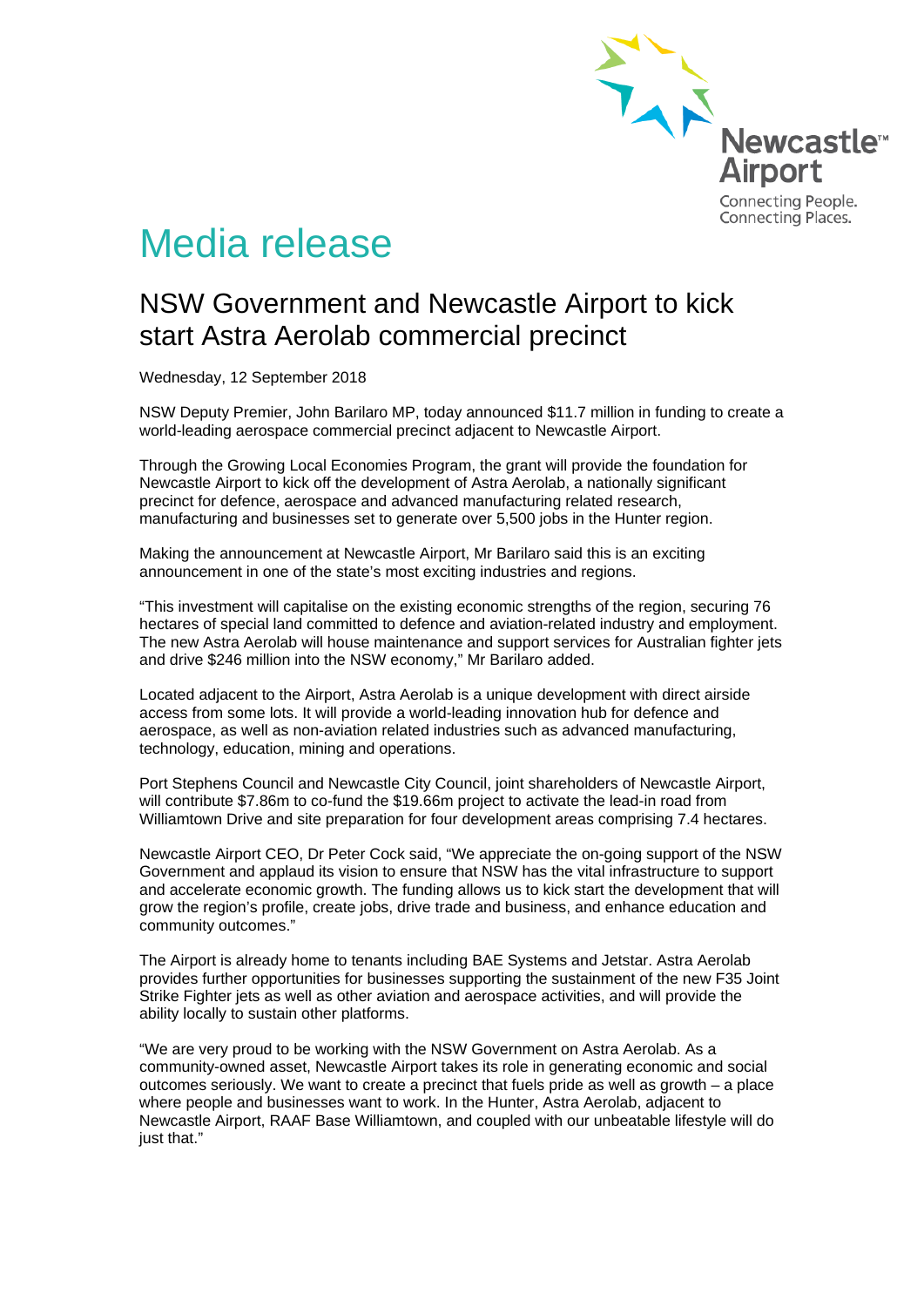

### **Astra Aerolab will feature:**

- > 46 hectares of developable land, up to 73 lots<br>> B7 Business Park zoning
- B7 Business Park zoning
- > DA for subdivision approved and activated
- > Adjoining Newcastle Airport and RAAF Base Williamtown
- > Direct airside access for selected lots
- > Leading opportunities for advanced manufacturing, defence and education
- > Outstanding onsite lifestyle will include cafes, parks and cycleways
- > Best of the Hunter region affordable living, quality education, beaches, vineyards and more





For more information visit [astraaerolab.com.au](http://www.astraaerolab.com.au/)

#### **Ends.**

Media contact Crystal Bergemann, Newcastle Airport, Marketing and Communication Manager 02 4928 9811 or 0427 333 021 [www.newcastleairport.com.au](http://www.newcastleairport.com.au/)